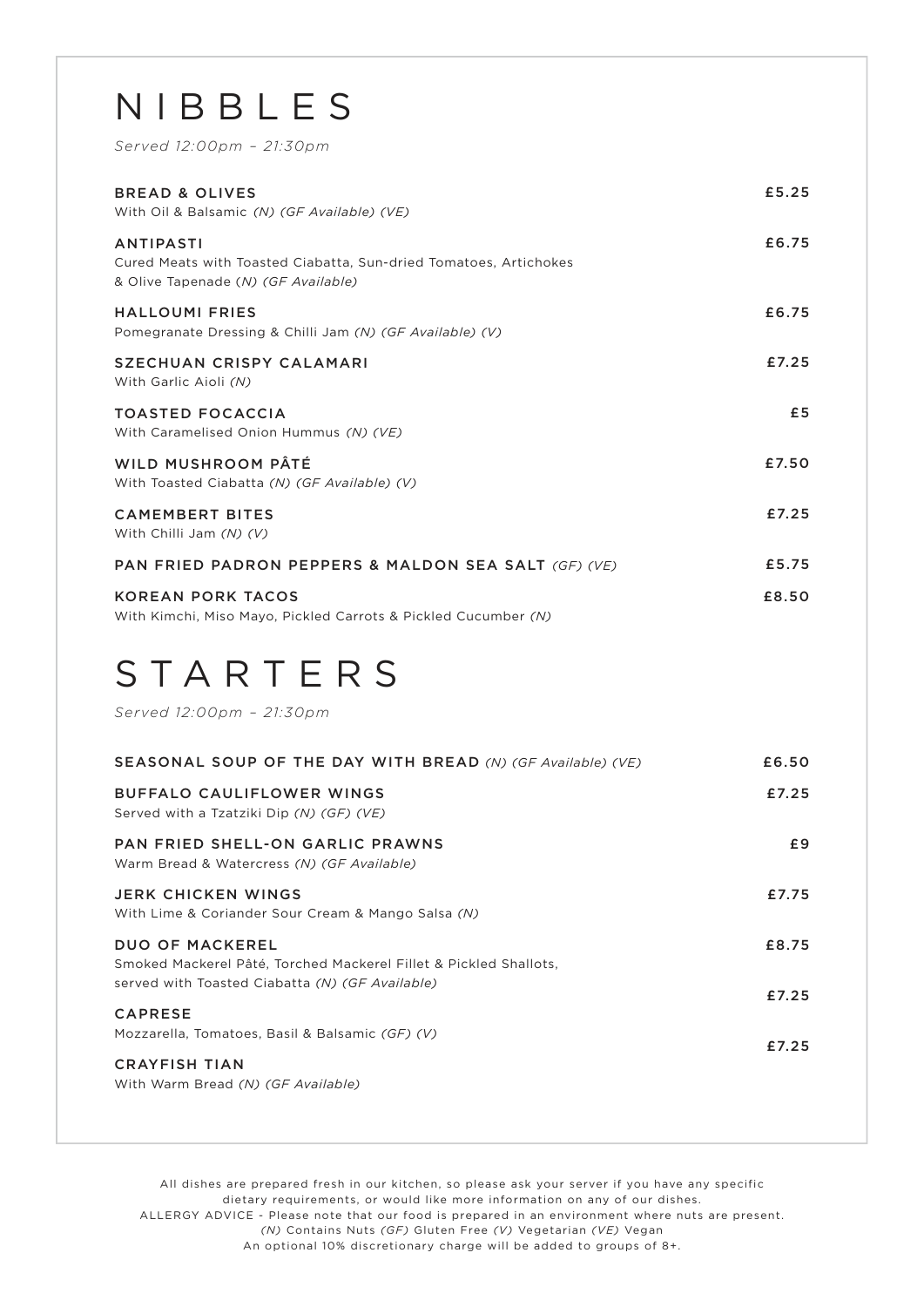### MAIN MENU

*Served 12:00pm – 21:30pm*

| <b>FILLET OF BEEF</b><br>Broccoli Purée, Hasselback Potatoes, Asparagus,<br>Broccoli Florets & Caramelised Onion Jus (GF Available) | £26.50 |
|-------------------------------------------------------------------------------------------------------------------------------------|--------|
| <b>PAN SEARED COD</b><br>Hasselback Potatoes, Confit Fennel & Leek & Pea Velouté (GF)                                               | £19    |
| <b>CHICKEN SUPREME</b><br>With Leek & Pancetta Fricassé, Herb Crushed Potatoes & Caramelised Onion Jus (GF)                         | £17.50 |
| ROASTED PORK BELLY<br>Hasselback Potatoes, Onion Purée, Cabbage, Crispy Kale & Pork Jus (GF)                                        | £20.50 |
| <b>PAN SEARED SEABASS</b><br>Crushed Potatoes with Olives, Sun-dried Tomato, Capers,<br>Asparagus, Gremolata & Confit Fennel (GF)   | £19    |
| <b>HERB CRUSTED LAMB</b> (Served pink or well done)<br>Pea Puree, Hasselback Potatoes, Sautéed Leeks, Peas & Caramelised Onion Jus  | £22.50 |
| LINGUINE ALLA PUTTANESCA*<br>Linguine Pasta with Marinara Sauce, Olives, Capers & Chilli (VE Available)                             | £13.50 |
| <b>RISOTTO MILANESE*</b><br>Saffron infused Risotto with Vegetable Crisps (GF) (V) (VE Available)                                   | £14.50 |
| <b>THAI CURRY*</b><br>Served with Rice Noodles (GF) (VE)                                                                            | £14.50 |
| *Add Chicken (£4.50), Steak (£4.50) or Prawns (£5)                                                                                  |        |

#### SIDES *- All £4.50*

| HAND CUT CHIPS (GF) (VE) / SWEET POTATO FRIES (GF) (VE)             |       |
|---------------------------------------------------------------------|-------|
| SKINNY FRIES (GF (VE) / MIXED VEG (GF) (VE) / GARLIC BREAD (N) (VE) |       |
| GARLIC & HERB POTATOES (GF) (VE) / BABY LEAF SALAD (GF) (VE)        |       |
|                                                                     |       |
| <b>TRUFFLE FRIES</b> (GF) (VE)                                      | £4.75 |
| COLESLAW $(GF)$ (V)                                                 | £3    |
| TRUFFLE MAC & CHEESE With Crispy Onions (V)                         | £4.50 |
| <b>BACON MAC &amp; CHEESE</b> With Crispy Onions                    | £5    |
|                                                                     |       |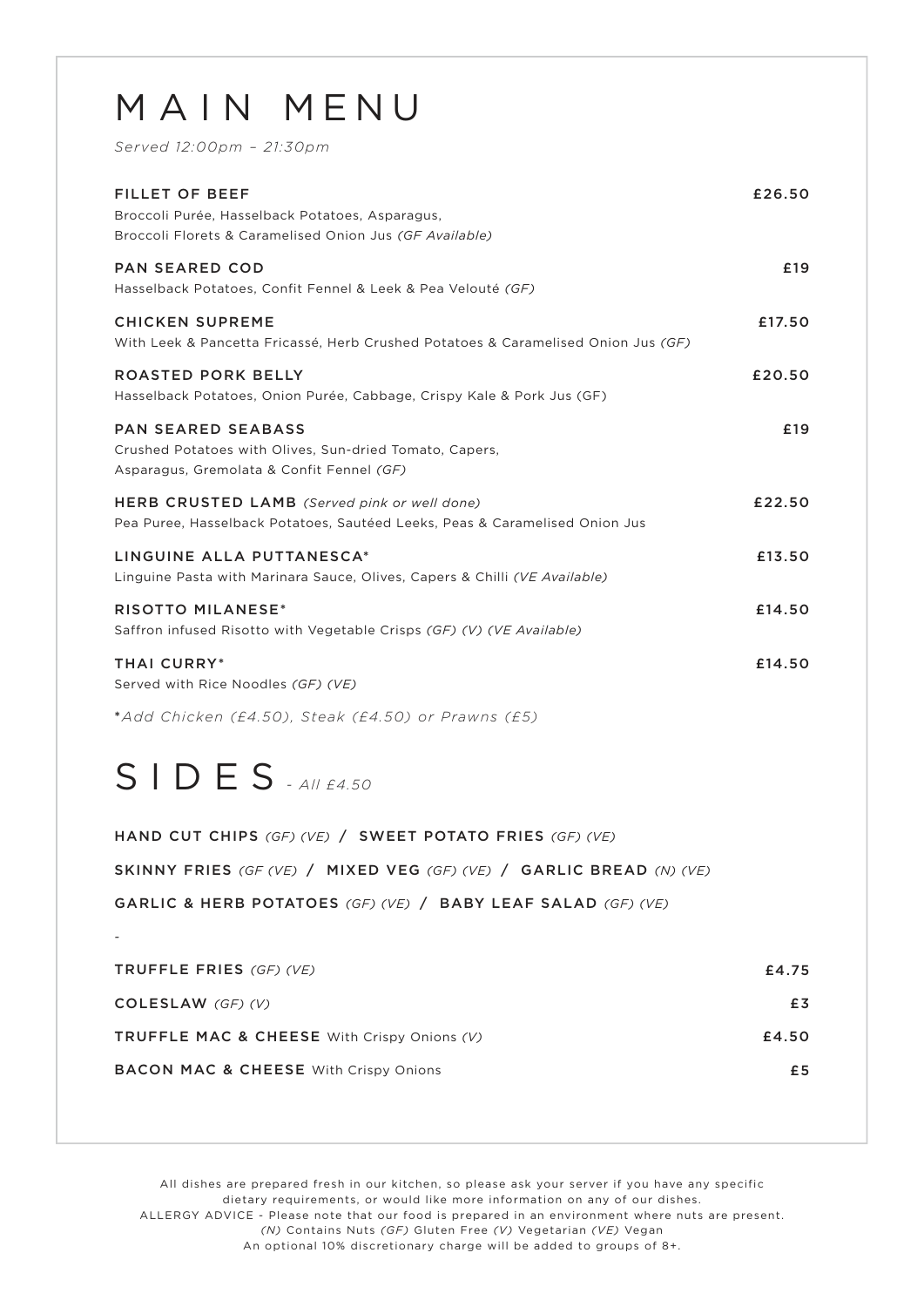## CHARGRILL

*Served 12:00pm – 21:30pm*

## STEAKS

*With Oregano & Truffle Hand Cut Chips, Vine Tomatoes & Tarragon Mayo*

| 120Z SIRLOIN (GF Available)                                                                                      | £29.50 |
|------------------------------------------------------------------------------------------------------------------|--------|
| 120Z RIBEYE (GF Available)                                                                                       | £31.50 |
| 100Z FILLET (GF Available)                                                                                       | £36    |
| <b>SURF &amp; TURF</b> (GF Available)<br>100Z Fillet with Garlic Prawns                                          | £40    |
| <b>320Z TOMAHAWK</b><br>(TO SHARE) (GF Available)<br>Allow a cooking time of up to<br>45 minutes for Medium Rare | £56    |
| ADD GARLIC PRAWN                                                                                                 | £5.50  |

### SKEWERS

*With Flat Bread, Baby Leaf Salad, Cous Cous, Padron Peppers & Tzatziki Yogurt*

| LAMB<br>Olive Oil, Garlic, Paprika & Mint Marinade                 | + 19 |
|--------------------------------------------------------------------|------|
| <b>CHICKEN</b><br>Olive Oil, Garlic, Paprika<br>& Oregano Marinade | £17  |
| MIXED<br>One Lamb & One Chicken Skewer                             | £18  |

# BURGERS

*In a Brioche Bun with Lettuce, Tomato, Gherkin & Skinny Fries*

SKEWERS *(GF)*

| <b>HOME-MADE BEEF</b><br><b>BRISKET BURGER</b><br>8oz Patty With Cheese &<br>Burger Sauce (GF Available) | £14.50 |
|----------------------------------------------------------------------------------------------------------|--------|
| <b>JERK CHICKEN BURGER</b><br>With Lemon Mayo (GF Available)                                             | £14.50 |
| HOME-MADE STEAK BURGER<br>602 Steak Patty with Truffle Mayo<br>& Caramelised Onions                      | £15.50 |
| <b>FALAFEL BURGER</b><br>Spinach, Sun-dried Tomato &<br>Chilli Jam (GF Available) (VE)                   | £13.50 |
| Add Cheese (50p) or Bacon (£1)<br>Switch to Hand Cut Chips or<br>Sweet Potato Fries for £2               |        |

### £5.50 SAUCES *- £4*

*Served on the side (All GF)*

#### BLUE CHEESE, GARLIC BUTTER OR PINK PEPPERCORN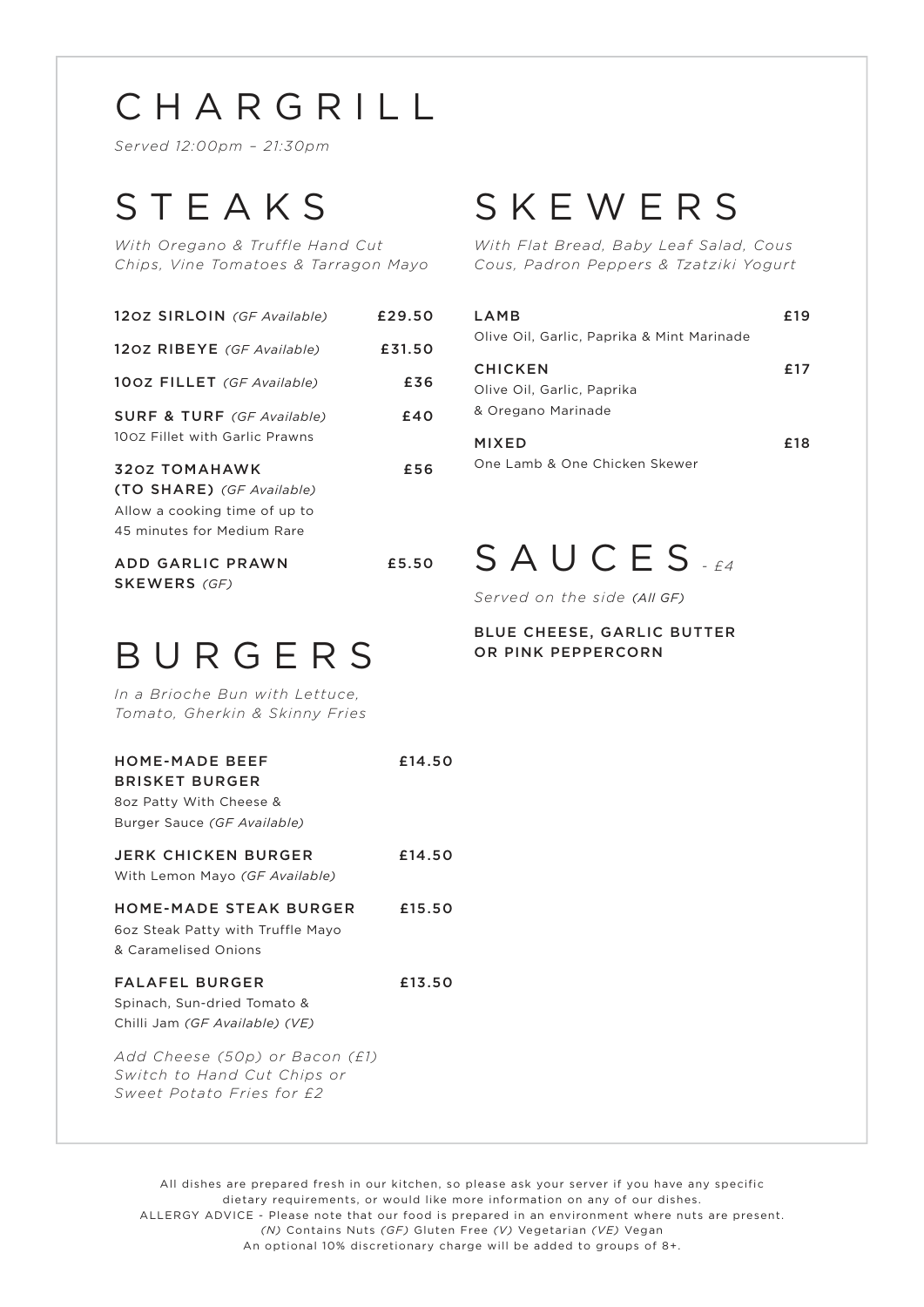## SALADS

*Served 12:00pm – 21:30pm*

| CLASSIC CHICKEN CAESAR SALAD<br>Croutons, Parmesan & Crispy Bacon (N) (GF Available)                                     | £13.50 |
|--------------------------------------------------------------------------------------------------------------------------|--------|
| HALLOUMI SALAD<br>Quinoa, Pomegranate Seed, Blueberries, Mixed Leaf & Tomato<br>with a Lemon Dressing (GF Available) (V) | £15    |
| <b>CRAYFISH SALAD</b><br>Radicchio, Cucumber, Avocado, Mango & Pickled Fennel<br>with Thousand Island Dressing (GF)      | £15    |
| <b>GREEK SALAD</b><br>Black Olives, Red Onion, Cucumber, Tomato, Oregano & Feta Cheese (GF) (V)                          | £11.50 |

## SHARING PLATTERS

*Served 12:00pm – 21:00pm*

| <b>VEGGIE PLATTER</b><br>Halloumi Fries, Camembert Bites, Wild Mushroom Pâté, Buffalo Cauliflower<br>Wings, Falafel Patties, Olives, Focaccia, Chilli Jam & Hummus (N) (V)   | £25 |
|------------------------------------------------------------------------------------------------------------------------------------------------------------------------------|-----|
| <b>MEAT PLATTER</b><br>Korean Pork Tacos, Cured Meats, Jerk Chicken Wings, Sausage, Focaccia,<br>Bread-crumbed Chicken Strips, Mango Salsa & Lime & Coriander Sour Cream (N) | £27 |
| <b>FISH PLATTER</b><br>Calamari, Shell-on Garlic Prawns, Bread-crumbed Cod Goujons,<br>Smoked Mackerel Pâté, Crayfish, Focaccia & Garlic Aioli (N)                           | £28 |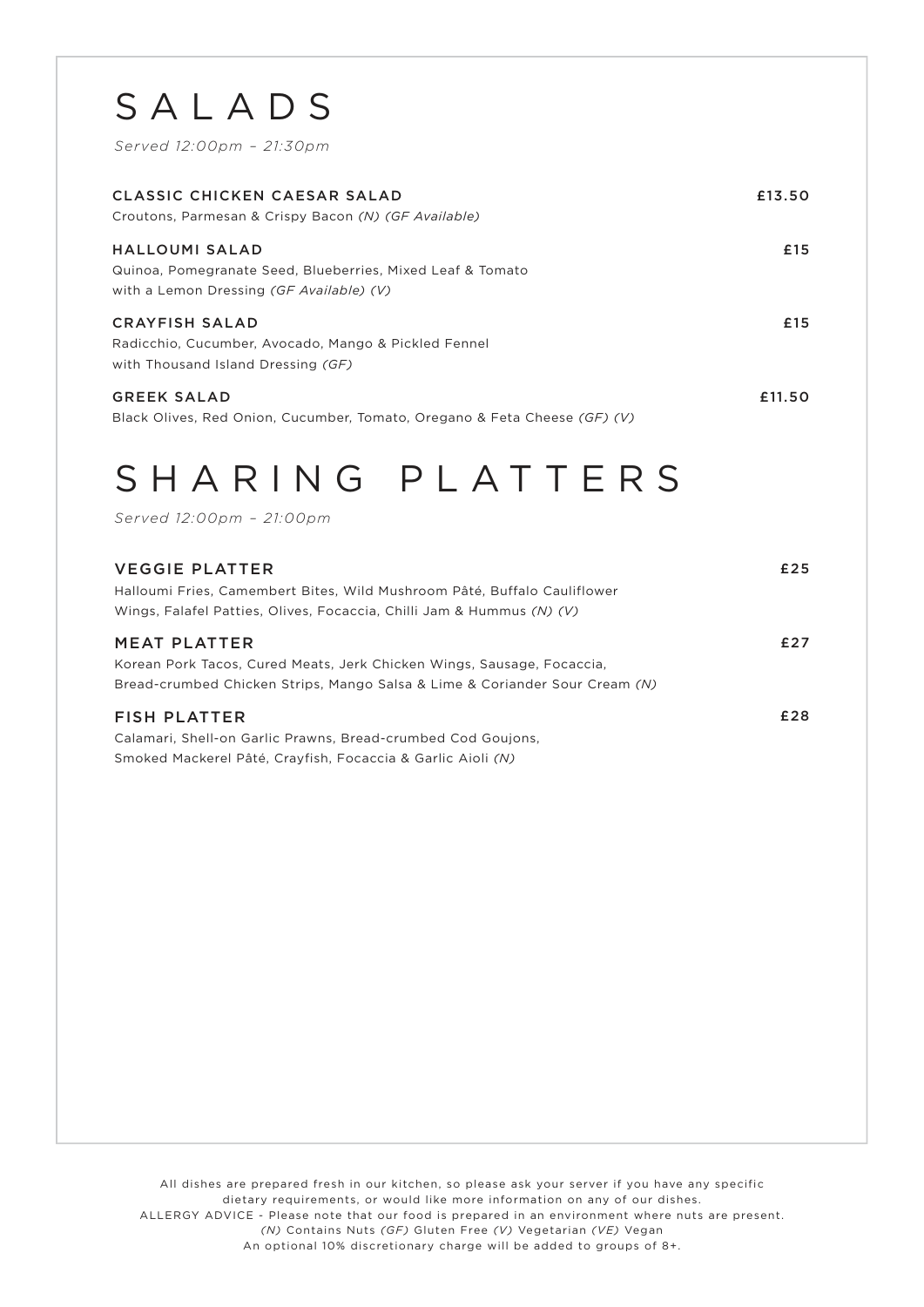| PANINIS<br>Served Monday to Saturday, 12:00pm - 16:00pm<br>Served with Salad & Fries |        |
|--------------------------------------------------------------------------------------|--------|
| <b>SEARED STEAK</b><br>Caramelised Onion, Cheese, Rocket & Dijonaise (N)             | £12.50 |
| <b>CHARGRILLED CHICKEN &amp; CHORIZO</b><br>Marinara & Rocket (N)                    | £11.50 |
| <b>SEAFOOD</b><br>Crayfish, Smoked Salmon, Avocado & Watercress (N)                  | £12.50 |
| <b>MOZZARELLA &amp; TOMATO</b><br>Rocket & Pesto (N) (V)                             | £11    |
| Switch to Hand Cut Chips or Sweet Potato Fries for £2                                |        |

## LOADED FRIES *- All £11*

*Served Monday to Saturday, 12:00pm – 21:00pm*

#### MEXICAN

Cheese Sauce, Guacamole, Salsa, Sour Cream & Jalapeños *(GF) (V)*

BACON With Maple & Crispy Onions *(GF Available)*

#### KIMCHI

Grated Cheddar, Kimchi, Spring Onions, Sriracha Mayo & Jalapeños *(GF) (V)*